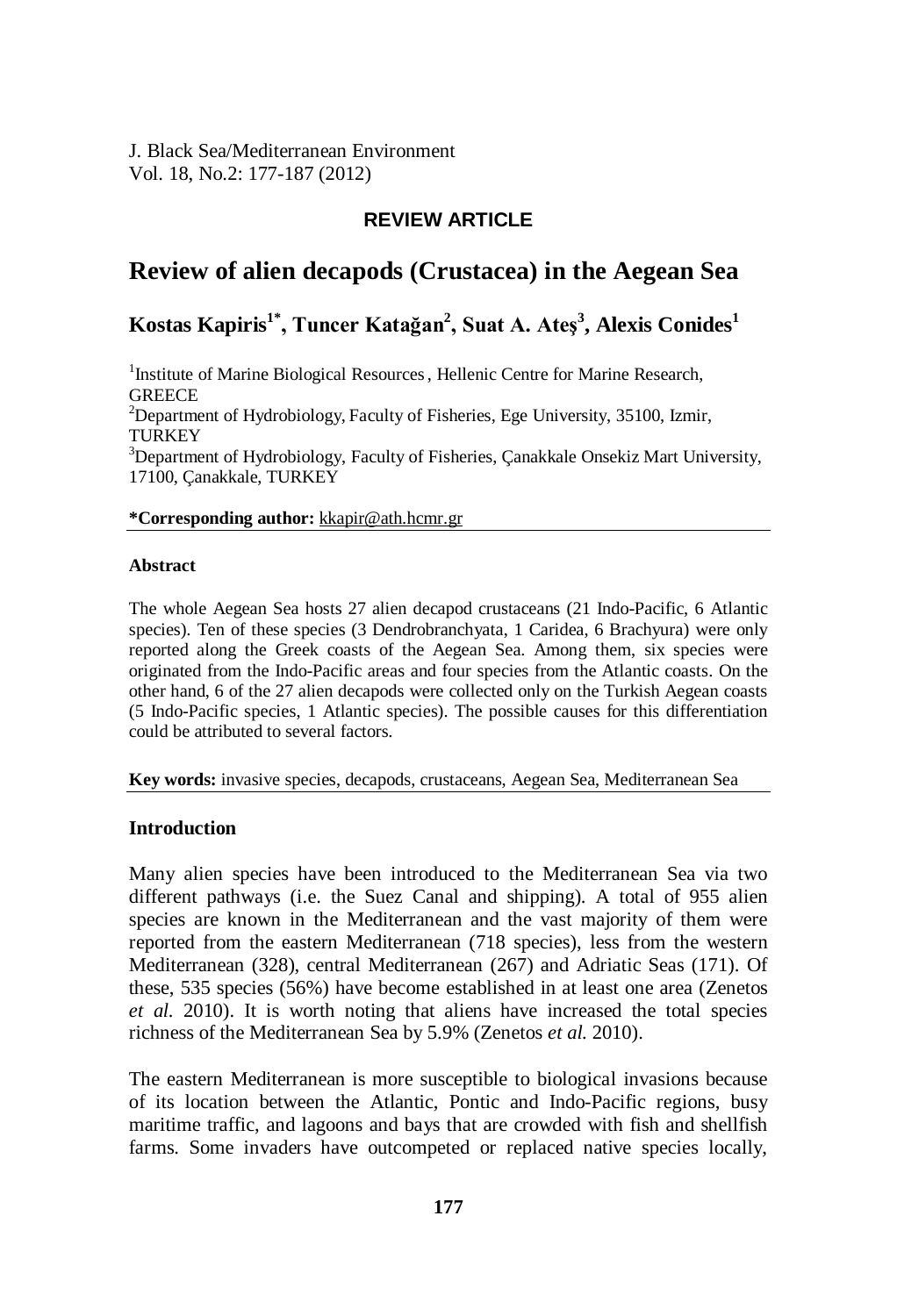some are considered pests or cause nuisance, whereas other invaders are of commercial value (Galil and Zenetos 2002). The native range of four-fifths of the alien crustacean in the Mediterranean is in the Indo-Pacific Ocean, Indian Ocean and Red Sea (Zenetos *et al.* 2010). According to the most recent data, a total of 119 alien crustaceans have been reported in the eastern Mediterranean and 58 species belong to decapod crustaceans (Zenetos *et al.* 2010), presenting an accelerating entrance rate (Koukouras *et al.* 2010).

The Aegean Sea could be considered as a special place in the Mediterranean ecosystem in terms of its regional position, geomorphological structure, hydrographical and ecological features. The first Indo-Pacific decapods were collected in the recent years from the Greek coast of the Aegean Sea (Kevrekidis and Kevrekidis 1996; Galil 2007). Most of the alien decapods crustaceans observed in the Greek waters of the Aegean Sea have been encountered only in the south-eastern part of this sea (Dodecanese islands) and their occurrence decreasing substantially northwards and westwards (e.g. Pancucci-Papadopoulou *et al.* 2005a; ELNAIS 2010; Corsini-Foca *et al.* 2010). According to Simboura and Nicolaidou (1993), the hydrological conditions around the Rodos Island and Levantine Sea are similar, thus, a remarkable number of decapods having an Indo-Pacific origin have been established in this area (Kevrekidis and Galil 2003). The most recent data (Zenetos *et al.* 2011) point out that the alien marine crustaceans are almost accounted for 13.1% (31 species) of the total alien species reported along the Greek coasts (237 species).

Turkey is surrounded by four seas (Levantine Sea, Aegean Sea, Sea of Marmara and Black Sea) with different hydrographical characteristics. A total of 400 alien species belonging to 14 taxonomic groups occur along the Turkish coasts up to 2010, with the crustacean being the third group (64 species) after Mollusca (105 species) and Polychaeta (75 species) (Çinar *et al.* 2011). The majority of these species (306 species, 76% of the total number of species) have become established in the area, while 59 species (15%) are classified as casual, 23 species as questionable and 13 species (3%) as cryptogenic (Çinar *et al.* 2011). The proximity of Turkey to the Suez Canal has resulted in dense settlements of Indo-Pacific migrants (66% of the total alien species in Turkish waters), especially in habitats along the Levantine coast of Turkey. In the last years, some of them have expanded their distributional ranges to other areas of the Aegean Sea, i.e. Gökova Bay (Ateş *et al.* 2007; Yokes *et al.* 2007) or even more northern, like *Alpheus rapacida* in Kuşadasi Bay (Özcan *et al.* 2007). In the Aegean Sea 165 alien species have been found and 69% of these species have been found only in the period 2005-2010 (Çinar *et al.* 2011).

Taking into consideration that the Turkish Aegean is bounded from Dalaman River- in southern Turkey, near Marmaris, Fethiye and Dalyan- to the opening of the Dardanelles and the Greek Aegean includes the areas of Dodecanese, the Cyclades Islands, E. Peloponnesus, central and the south Aegean, this paper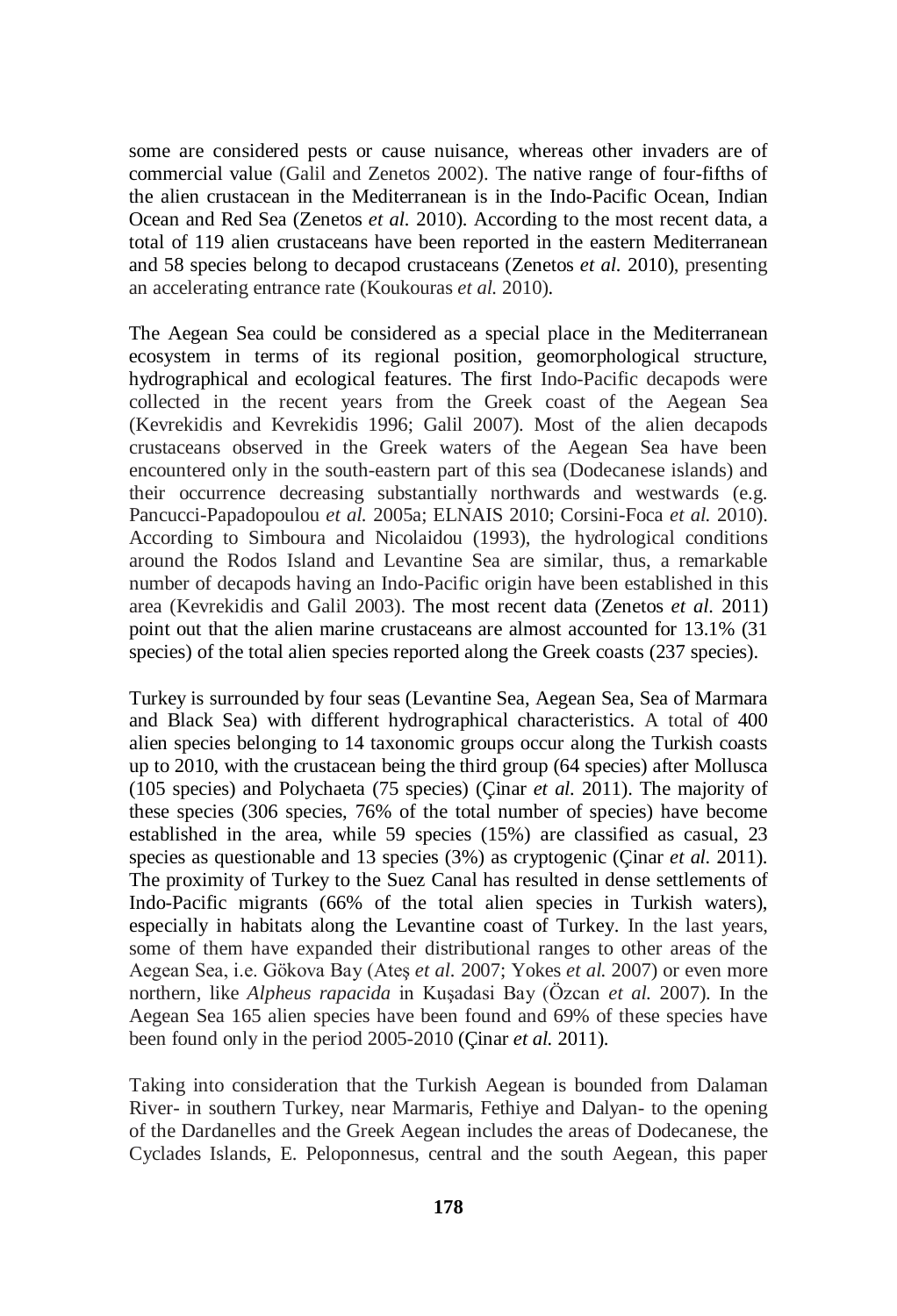attempts to review the presence of the alien decapods reported from the Greek and the Turkish coasts of the Aegean Sea. This report was based on scientific articles about the presence of alien decapods along the Greek and the Turkish Aegean coasts and constitutes the first comprehensive baseline study for comparative purposes in the future.

## **Results and Discussion**

Table 1 shows a list of the alien decapod crustaceans found along the Greek and the Turkish Aegean coasts. These species have different origins, including Indo-Pacific, the Red Sea, the Indian, the Atlantic and the Pacific Ocean. Most of the decapods listed in Table 1 are considered as established species in both Aegean coasts. Seven decapods were recorded only once and considered as casual species. As there is no definite evidence of its native or introduced status, *Synalpheus tumidomanus africanus* and *Thalamita poissonii* were considered as cryptogenic species. The most common pathway of the Lessepsian decapod species is the Suez Canal and shipping, while the Atlantic species were introduced to the area via shipping.

A total of 27 decapods were found on the both coasts of the Aegean Sea (Table 1). Among these, 11 species were common in both coasts. Almost all these species, such as *M*. *japonicus, A. rapacida, A. roseus, C. tenuipes, C. helleri, C. longicollis, I. monodi, M. graeffei, M. subgranulata, P. segnis, T. poissoni* are also known from the Levantine Sea. According to CIESM Atlas (Galil *et al.* 2002) *C. sapidus* was transported by ballast waters from the Atlantic in the eastern Atlantic and Mediterranean ports and some special particularities of its ecology and biology (eurythermal and euryhaline, high fecundity, aggressive, good swimmer) contributed to its broad extension in the whole Mediterranean basin.

| <b>Species</b>                                                     | Origin           | <b>Vector</b> | <b>Establishment</b><br>success | <b>Reference</b><br>(Greek<br>Aegean)    | <b>Reference</b><br>(Turkish<br>Aegean) |
|--------------------------------------------------------------------|------------------|---------------|---------------------------------|------------------------------------------|-----------------------------------------|
| <i>Marsupenaeus</i><br><i>japonicus</i> (Bate,<br>1888)            | Indo-<br>Pacific | Via Suez      | established                     | Kevrekidis<br>and<br>Kevrekidis.<br>1996 | Zaitsev<br>and<br>Öztürk.<br>2001       |
| Melicertus hathor<br>(Burkenroad,<br>1959)                         | Indian<br>Ocean  | Via Suez      | established                     |                                          | $Ozcan$ et<br>al. 2008                  |
| <i>Metapenaeopsis</i><br><i>aegyptia</i> (Galil &<br>Golani, 1990) | Indo-<br>Pacific | Via Suez      | established                     | Kevrekidis<br>et al. 1998                |                                         |

**Table 1.** Alien decapod crustaceans found on the Greek and the Turkish coasts of the Aegean Sea.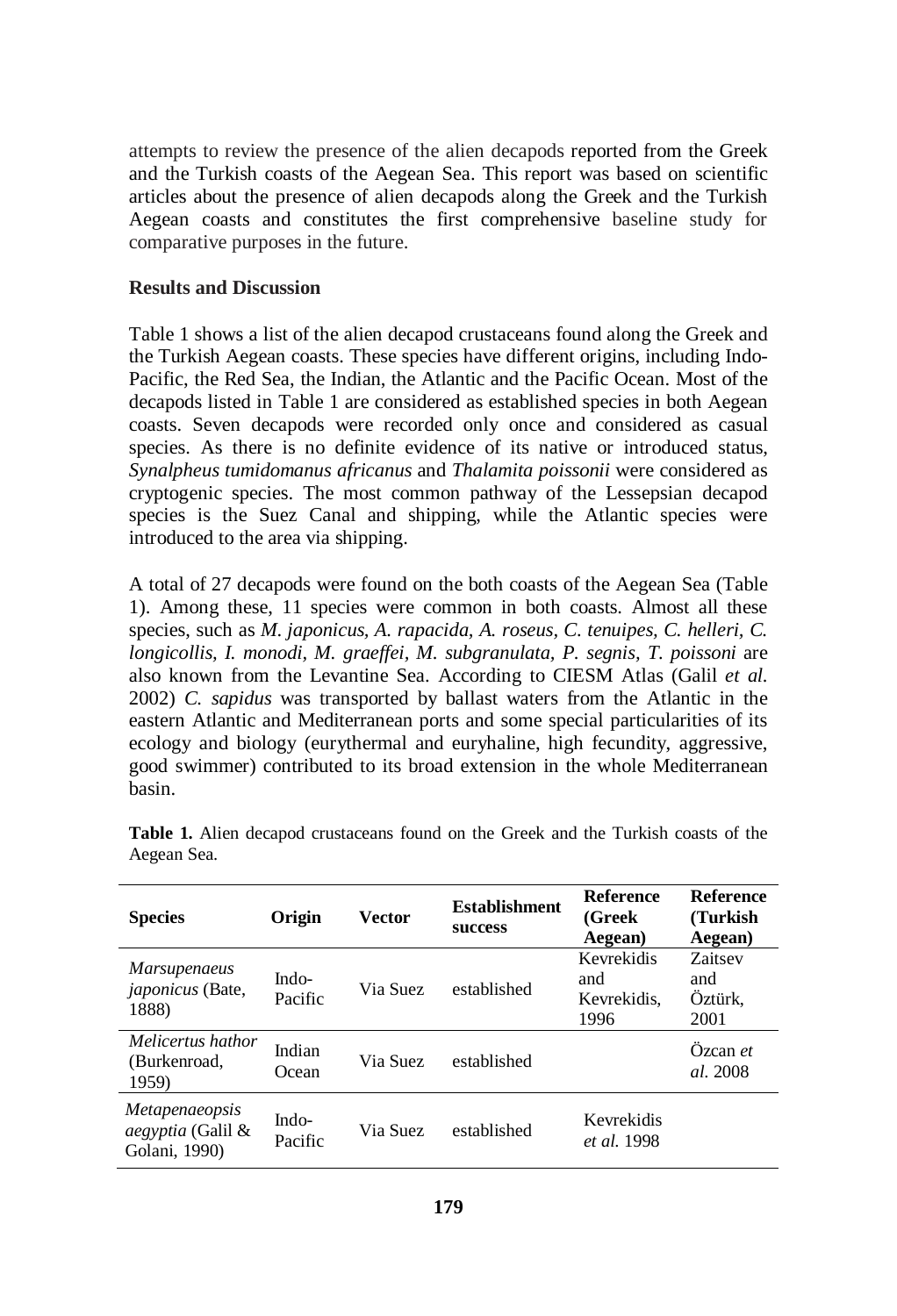| <b>Species</b>                                                         | Origin                       | Vector           | <b>Establishment</b><br>success | <b>Reference</b><br>(Greek<br>Aegean)                       | Reference<br>(Turkish<br>Aegean) |
|------------------------------------------------------------------------|------------------------------|------------------|---------------------------------|-------------------------------------------------------------|----------------------------------|
| Metapenaeopsis<br>mogiensis<br>consobrina<br>(Nobili, 1904)            | Indo W.<br>Pacific           | Via Suez         | established                     | Kevrekidis<br>et al. 1998                                   |                                  |
| <b>Metapenaeus</b><br><i>affinis</i> (H. Milne<br>Edwards, 1837)       | Indo W.<br>Pacific           | Shipping         | established                     |                                                             | Aydin et<br>al. 2009             |
| Trachysalambria<br>curvirostris<br>(Steinitz, 1932)                    | Red Sea                      | Via Suez         | established                     | Kevrekidis<br>et al. 1998                                   |                                  |
| Alpheus rapacida<br>(De Man, 1908)                                     | Indo W.<br>Pacific           | Via Suez         | established                     | Pancucci-<br>Papadopoul<br>ou et al.<br>2005a               | Ozcan et<br>al. 2008             |
| Leptochela<br><i>pugnax</i> (De Man,<br>1916)                          | Indo W.<br>Pacific           | Via Suez         | established                     |                                                             | Ates 2003                        |
| Processa<br>macrodactyla<br>(Holthuis, 1952)                           | Tropical<br>East<br>Atlantic | Via<br>Gibraltar | established                     |                                                             | Ates <i>et al.</i><br>2004       |
| Synalpheus<br>tumidomanus<br>africanus<br>(Crosnier &<br>Forest, 1965) | Tropical<br>East<br>Atlantic | Via<br>Gibraltar | cryptogenic                     | Koukouras<br>and<br>Kattoulas,<br>1974                      |                                  |
| Atergatis roseus<br>(Ruppell, 1830)                                    | Indo-<br>Pacific/<br>Red Sea | Via Suez         | established                     | Corsini-<br>Foka and<br>Pancucci-<br>Papadopoul<br>ou, 2010 | Yokes et<br>al. 2007             |
| Calappa pelii<br>(Herklots, 1851)                                      | Atlantic                     | Shipping         | casual                          | Pancucci-<br>Papadopoul<br>ou <i>et al.</i><br>2005b        |                                  |
| Callinectes<br>sapidus<br>(Rathbun, 1896)                              | Atlantic                     | Shipping         | established                     | Serbetis,<br>1959                                           | Kocataş<br>1971                  |
| Carupa tenuipes<br>(Dana, 1851)                                        | Indo-<br>Pacific             | Via Suez         | established                     | Pancucci-<br>Papadopoul<br>ou et al.<br>2005a               | Yokes et<br>al. 2007             |
| Charybdis helleri<br>(A. Milne-<br>Edwards, 1867)                      | Indo W.<br>Pacific           | Via Suez         | established                     | Kirmitzogl<br>ou et al.<br>2006                             | Yokes et<br>al. 2007             |

### **Table 1 Continued.**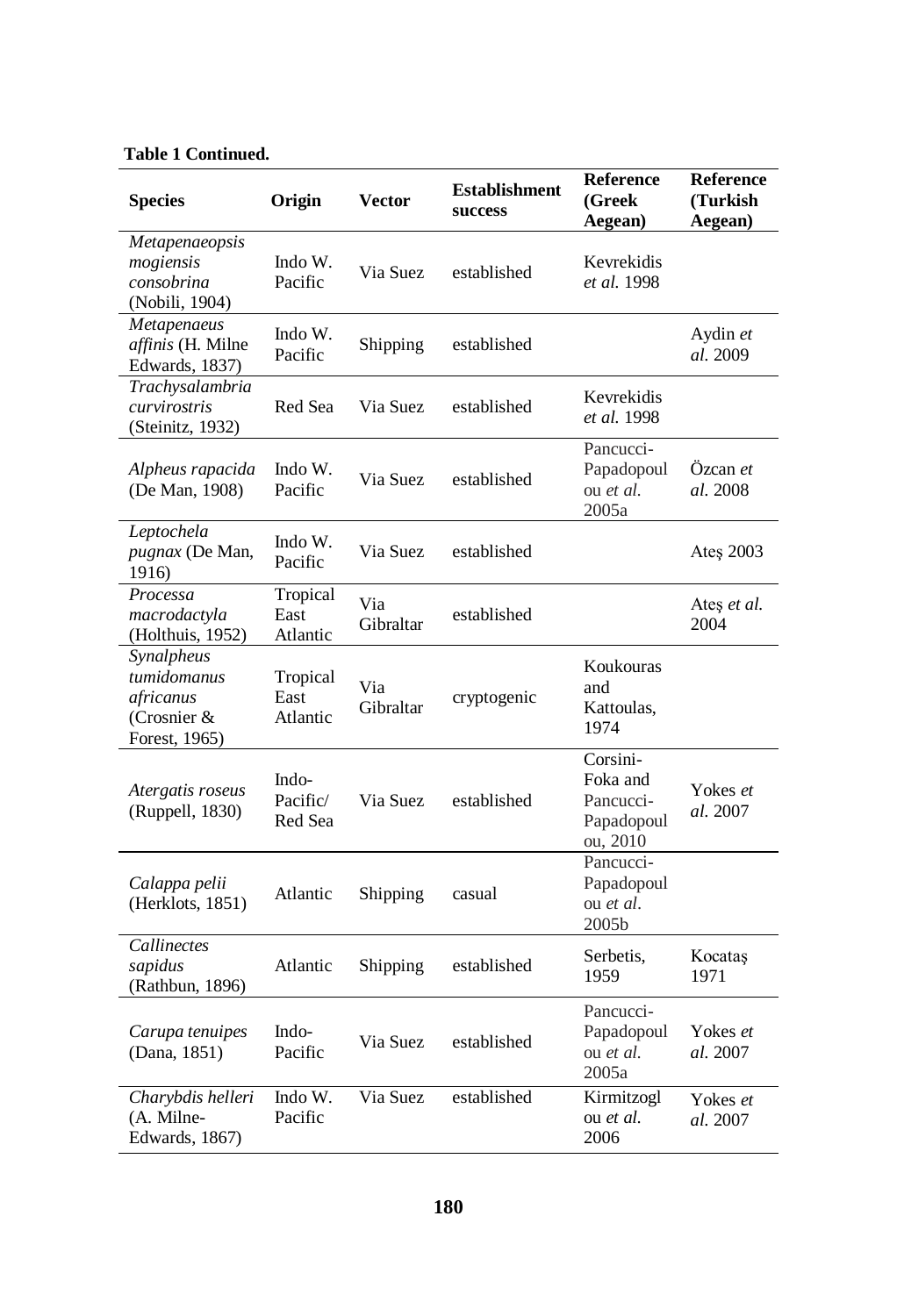| <b>Species</b>                                                 | Origin                      | Vector           | <b>Establishment</b><br>success | Reference<br>(Greek<br>Aegean)                         | Reference<br>(Turkish<br>Aegean)  |
|----------------------------------------------------------------|-----------------------------|------------------|---------------------------------|--------------------------------------------------------|-----------------------------------|
| Charybdis<br>longicollis<br>(Leene, 1938)                      | Indo-<br>Pacific            | Via Suez         | established                     | Galil and<br>Kevrekidis,<br>2002                       | Yokes et<br>al. 2007              |
| Gonioinfradens<br>paucidentatus (A.<br>Milne Edwards,<br>1861) | Indo-<br>Pacific            | Via Suez         | casual                          | Corsini-<br>Foka et al.<br>2010                        |                                   |
| Ixa monodi<br>(Holthyis &<br>Gottlieb, 1956)                   | Red Sea                     | Via Suez         | established                     | Galil and<br>Kevrekidis,<br>2002                       | Ceyhan<br>and Akyol<br>2008       |
| Coelusia signata<br>(Paulson, 1875)                            | Indo-<br>Pacific            | Via Suez         | casual                          | Corsini-<br>Foka et al.<br>2006                        |                                   |
| Macrophthalmus<br>graeffei (A.<br>Milne Edwards,<br>1873)      | Indo-<br>Pacific            | Via Suez         | casual                          | Pancucci-<br>Papadopoul<br>ou et al.<br>2010           | Ates 2003                         |
| Micippa thalia<br>(Herbst, 1803)                               | Indo-<br>Pacific            | Via Suez         | established                     |                                                        | Yokes et<br>al. 2007              |
| Myra<br>subgranulata<br>(Kossmann,<br>1877)                    | Indian<br>Ocean/<br>Red Sea | Via Suez         | casual                          | Corsini-<br>Foka and<br>Kondilatos,<br>2006            |                                   |
| Percnon gibbesi<br>(A. Milne<br>Edwards, 1853)                 | Atlantic                    | Via<br>Gibraltar | established                     | Thassalou-<br>Legaki et<br>al. 2006                    |                                   |
| Pilumnus minutus<br>(De Haan, 1835)                            | Indo-<br>Pacific            | Via Suez         | casual                          |                                                        | Kocataş<br>and<br>Katağan<br>2003 |
| Portunus segnis<br>(Forskal, 1775)                             | Indian<br>Ocean             | Via Suez         | established                     | Corsini-<br>Foka et al.<br>2004                        | Yokes et<br>al. 2007              |
| Sirpus monodi<br>(Gordon, 1953)                                | Atlantic                    | Shipping         | casual                          | Pancucci-<br>Papadopoul<br>ou and<br>Naletaki,<br>2007 |                                   |
| Thalamita<br>poissonii*<br>(Audouin, 1826)                     | Indo-<br>west<br>Pacific    | Via Suez         | cryptogenic                     | Kalopissis<br>and<br>Kalopissis,<br>1984               | Kocataş<br>1981                   |

## **Table 1 Continued.**

\*According Koukouras *et al.* (2010) this species has erroneously been considered as a Lessepsian migrant, since is a tropical-subtropical cosmopolitan species (D'Udekem D' Acoz 1999)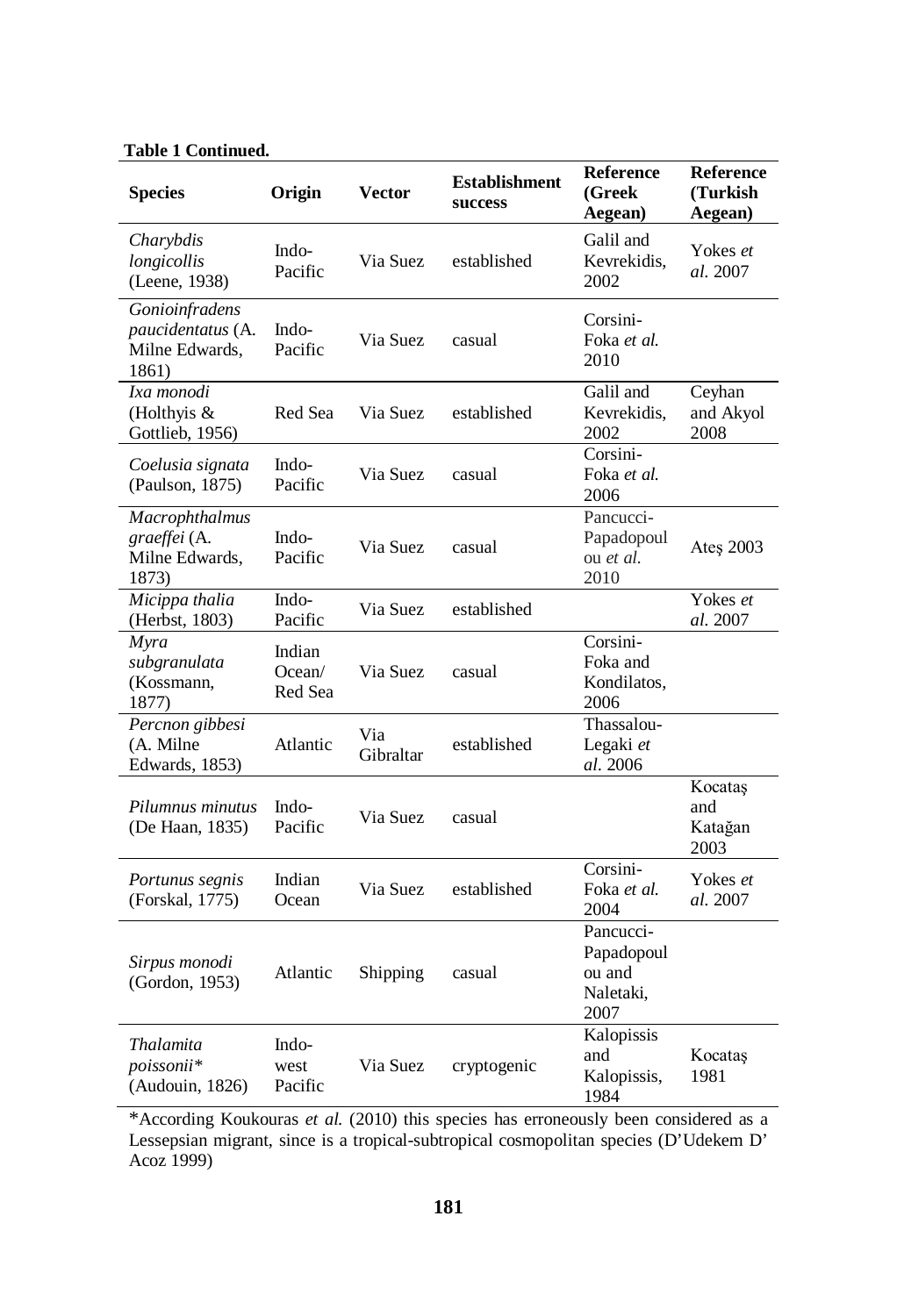A total of 10 species (3 Dendrobranchyata, 1 Caridea, 6 Brachyura) were reported only on the Greek coasts of the Aegean Sea. Almost the half of them (*Synalpheus tumidomanus africanus*, *Percnon gibbesi*, *Calappa pelii* and *Sirpus monodi*) have the Atlantic origin, while the rest (*Metapenaeopsis aegyptia*, *Metapenaeopsis mogiensis consobrina*, *Trachysalambria curvirostris*, *Coelusia signata, Myra sudgranulata* and *Gonioinfradens paucidentatus*) have the Indo-Pacific origin. Most of these decapod species have already been recorded from the Turkish coasts, but not in the Aegean coast so far. For example, *C. signata* (Yokes and Galil 2006a), *P. gibbesi* (Yokes and Galil 2006b) and *M. aegyptia, M. mogiensis consobrina* and *T. curvirostris* (Yokes and Galil 2006a) were known from the Levantine coast of Turkey. The most recent data show that the grapsoid crab, *P. gibbesi* occurs in the Greek Aegean coast and in the Levantine coast of Turkey, but has not reported from the Turkish Aegean coast till now (Katsanevakis *et al.* 2011). This tropical Atlantic crab may be regarded as one of the most invasive decapod species in the Mediterranean Sea (Katsanevakis *et al.* 2011).

On the other hand, a total of 6 alien decapods were only collected on the Turkish Aegean coasts. Among them, 5 species (*Melicertus hathor, Metapenaeus affinis, Leptochela pugnax, Micippa thalia* and *Pilumnus minutus*) have Indo-Pacific origins and expanded their distributional ranges to the Aegean Sea. Only the caridean shrimp, *Processa macrodactyla* was entered to the Mediterranean by the Gibraltar Strait and it was recorded only on the Turkish coasts of the Aegean Sea. This species was also recorded in the Spanish waters (García Raso and Salas Casanova 1985).

The success of Indo-Pacific migrant decapods in the colonization of the eastern Mediterranean could be the result of occupation of an unsaturated niche and of out-competing local species on resources such as food and shelter (Golani, 1998). The similar number of the alien decapods found on both sides of the Aegean Sea could be attributed to the similar oceanographic sea parameters prevailed in both sides (Poulos *et al.* 1997). The alien decapods found in both Aegean coasts were previously reported from the Levantine Sea. It seems that they tended to expand their distributional ranges towards higher geographical latitudes (Koukouras *et al.* 2010). The timing of the initiation of a significant increase in the number of Indo-Pacific aliens along the southwestern Levantine and the southern Aegean coasts was positively correlated with the extensive inflow of the warm-water AMC (Katağan *et al.* 2004) and the following significant changes of the south Aegean waters mass characteristics termed the Eastern Mediterranean Transient (EMT) (Galil and Kevrekidis 2002). The alien decapods of Atlantic origin found only on the coasts of Greece could be attributed to fortuitous factors, such as the different sampling frequency of samplings, different methods used in biological investigations in both countries. Further surveys in broader sampling depths and covering more marine zones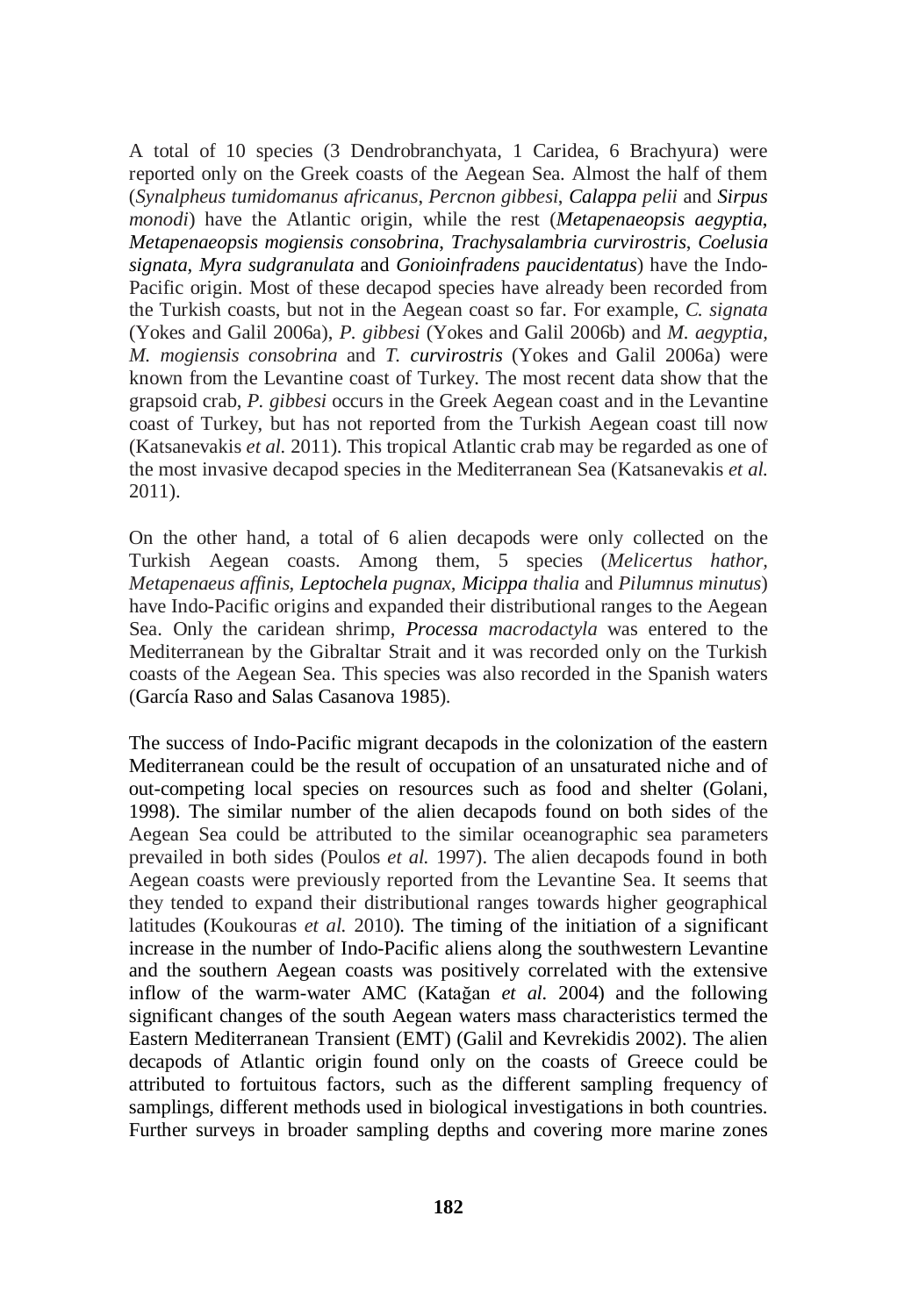will supply more detailed results and could give a better view concerning the alien decapods in the whole Aegean Sea.

#### **Ackowledgements**

The authors would like to express their thanks to Dr. Zenetos A. for her assistance and useful suggestions.

### **References**

Ates, A.S. (2003) Sublittoral Decapod (Crustacea) Species in the Aegean Coast of Turkey and Their Bioecological characteristics. Ph.D. Thesis. Ege Üniversitesi Fen Bilimleri Enstitüsü 225 pp. (in Turkish).

Ates, A.S., Katagan, T., Kocatas, A. (2004) New decapod species for the Turkish seas. *Crustaceana* 77: 507-512.

Ates, A.S., Katagan, T., Kocatas, A. (2007) Decapod crustaceans on the coast of Gökova Bay (the Southeastern Aegean Sea). *E.U. Journal of Fisheries and Aquatic Sciences* 24: 159-164.

Aydin, I., Bakir, A.K., Galil, B.S. (2009) The first record of the Jinga shrimp *Metapenaeus affinis* (H. Milne Edwards, 1837) (Crustacea: Decapoda: Penaeidae) from the Mediterranean Sea. *Crustaceana* 82: 1091-1095.

Ceyhan, T., Akyol, O. (2008) A new record of the Red Sea pebble crab, *Ixa monodi* Holthuis & Gottlieb, 1956 (Crustacea: Decapoda) from the Aegean Coast of Turkey. *Aquatic Invasions* 3: 239-241.

Cinar, M.E., Bilecenoglu, M., Ozturk, B., Katagan, T., Yokes, M.B., Aysel, V., Dagli, E., Acik, S., Ozcan, T., Erdogan, H. (2011) An updated review of alien species on the coasts of Turkey. *Medit. Mar. Sci*. 12/2: 257-315.

Corsini-Foca, M., Kondilatos, G. (2006) On the occurrence of two brachyurans, *Myra subgranulata* and *Herbstia condyliata*, on Rhodes Island (SE Aegean Sea). *Crustaceana* 79: 167-174.

Corsini-Foka, M., Pancucci-Papadopoulou, M.A. (2010) Erythrean alien brachyurans in the southeastern Aegean Sea: record of *Atergatis roseus* in Rhodes. *Mar. Biod. Rec*. doi:10.1017/S1755267210000667; 3; e76.

Corsini Foka, M., Maries, P., Santorinios, E. (2006) First record of the exotic brachyuran *Leucosia signata* from Rhodes. 8th Panellenic Symposium Oceanography Fisheries, 4-8/6/2006, Thessaloniki, Greece, 85.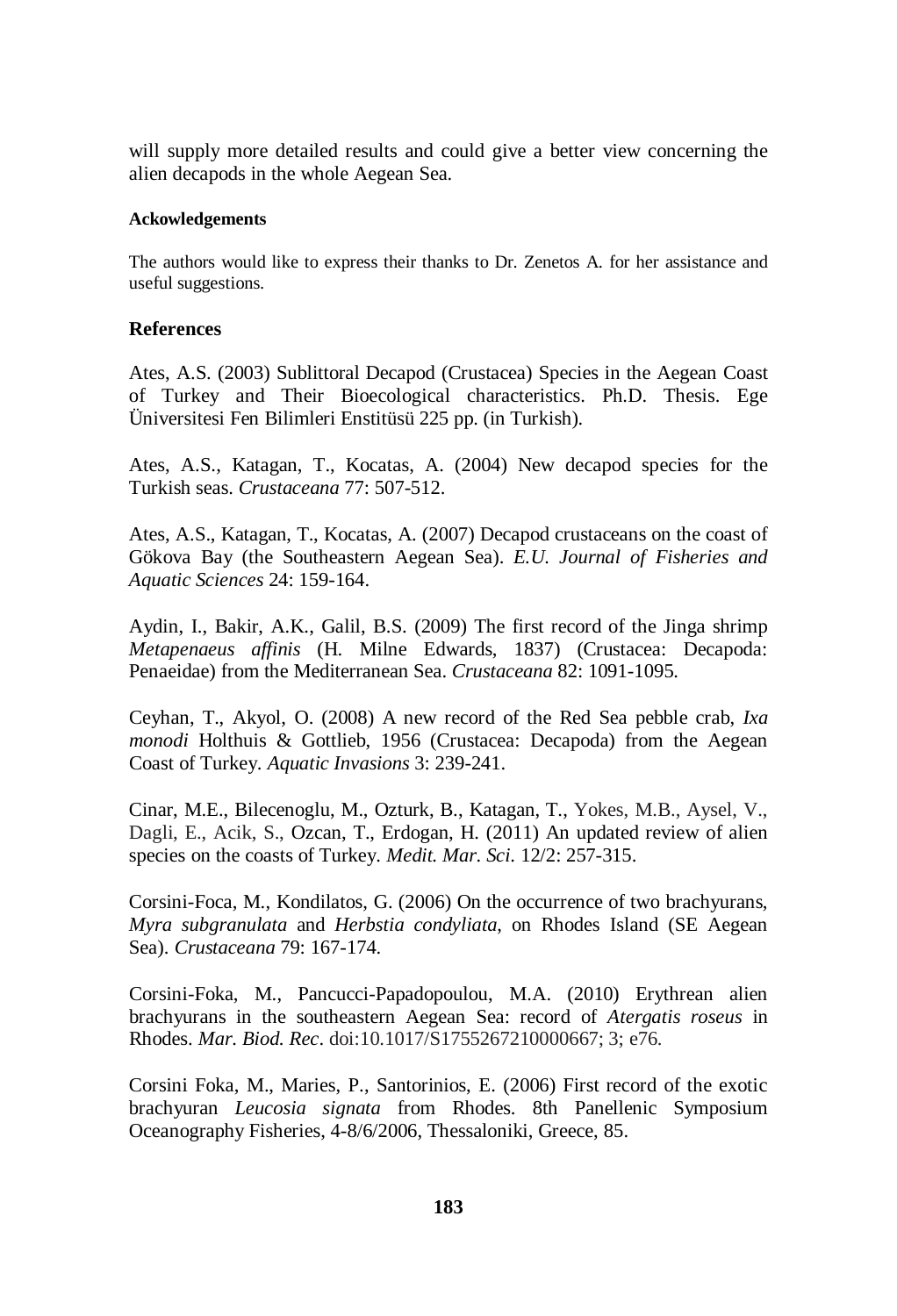Corsini-Foka, M., Kondylatos, G., Economidis, P. (2004) Occurrence of the lessepsian species *Portunus pelagicus* (Crustacea) and *Apogon pharaonis*  (Pisces) in the marine area of Rhodes Island. *Medit. Mar. Sci*. 5: 83-89.

Corsini-Foka, M., Pancucci-Papadopoulou, M.A., Kondilatos, G., Kalogirou, S. (2010) *Gonioinfradens paucidentatus* (A. Milne Edwards, 1861) (Crustacea, Decapoda, Portunidae): a new alien crab in the Mediterranean Sea. *Medit. Mar. Sci.* 11: 311-340.

D'Udekem D'Acoz, C. (1999) Inventaire et distribution des crustacés dιcapodes de l'Atlantique nord-oriental, de la Mιditerranιe et des eaux continentales adjacentes au nord de 25°N, 40:i–x. Patrimoines naturels (M.N.H.N./S.P.N.), Paris, pp. 1-383.

ELNAIS (2010) Ellenic Network on Aquatic Invasive Species https://services.ath.hcmr.gr (Accessed 7 July 2011)

Galil, B.S. (2007) Loss or gain? Invasive aliens and biodiversity in the Mediterranean Sea. *Mar. Poll. Bull*. 55: 314-322.

Galil, B.S., Kevrekidis, K. (2002) Exotic decapods and a stomatopod off Rhodes Island (Greece) and the E. Mediterranean Transient. *Crustaceana* 75: 925-930.

Galil, B.S., Zenetos, A. (2002) A sea change–exotics in the Eastern Mediterranean. In: Invasive Aquatic Species of Europe: Distributions, Impacts and Management. (eds., E. Leppakoski, S. Gollasch, S. Olenin), Kluwer Scientific Publications, pp. 325-336.

Galil, B.S., Froglia, C., Noël, P. (2002) CIESM Atlas of Exotic Crustaceans in the Mediterranean Sea*.* [http://www.ciesm.org/atlas/appendix2.html,](http://www.ciesm.org/atlas/appendix2.html) (Updated in 2009)

García Raso, J.E., Salas Casanova, M.C. (1985) New record of the species *Processa macrodactyla* Holthuis, 1958 (Decapoda, Caridea) from Spanish waters. *Crustaceana* 49: 91.

Golani, D. (1998) Impact of Red Sea Fish Migrants through the Suez Canal on the Aquatic Environment of the Eastern Mediterranean. *Yale F&Es Bulletin* 103: 375-387.

Kalopissis, J., Kalopissis, V. (1984) *Thalamita admete* Herbst dans les eaux du golfe Saronique. *Biologia Gallo-Hellenica* 11:133-136.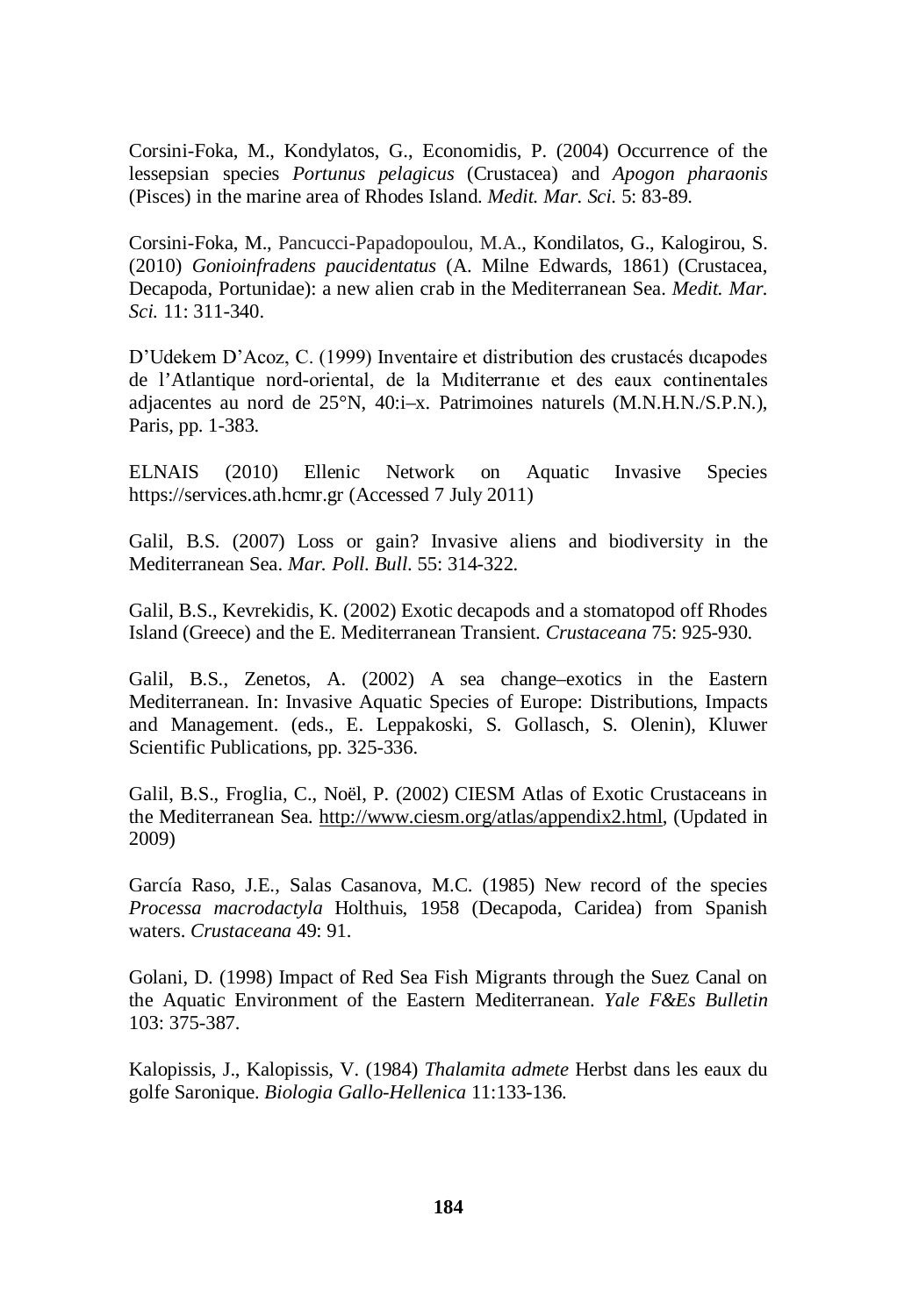Katagan, T., Kocatas, A., Zengin, M, Ates, A.S. (2004) An Indo-Pacific stomotopod from the Sea of Marmara: *Erugosquilla massavensis* (Kossmann, 1880). *Crustaceana* 77: 381-383.

Katsanevakis, S., Poursanidis, D., Yokes, M.B., Macic, V., Beqiraj, S. Kashta, L., Sghaier, Y.R., Zakhama-Sraieb, R., Benamer, I., Bitar, G., Bouzaza, Z., Magni, P., Bianchi, C.N., Tsiakkiros, L., Zenetos, A. (2011) Twelve years after the introduction of the crab *Percnon gibbesi* (H. Milne Edwards, 1853) in the Mediterranean: current distribution and invasion rates. *J. Biol. Res*. 16: 224-236.

Kevrekidis, K., Kevrekidis, T. (1996) The occurrence of *Penaeus japonicus*  Bate (Decapoda Penaeidae) in the Aegean Sea. *Crustaceana* 69: 925-929.

Kevrekidis, K., Galil, B.S. (2003) Decapoda and Stomatopoda (Crustacea) of Rodos island (Greece) and the erythrean expansion NW of the Levantine sea. *Medit. Mar. Sci*. 4: 57-63.

Kevrekidis, K, Galil, B.S., Kevrekidis, T. (1998) Three Lessepsian migrant penaeids (Decapoda) in Rodos island (Greece). *Crustaceana* 71: 474-478.

Kirmitzoglou, I., Kitsos, M.S., Thessalou-Legaki, M., Tselepides, A., Koukouras, A. (2006) Investigation of the progress and possible Expansion of the limits of the lessepsian migratory current regarding Decapoda (Crustacea). Poster, 10<sup>th</sup> International Congress on the Zoogeography and Ecology of Greece and adjacent regions, Patras (Greece) June 26-30.

Kocatas, A. (1971) Investigations on the taxonomy end ecology of crabs Brachyura from Izmir Bay and its adjacent areas. Ege Üniversitesi Fen Fakültesi İlmi Raporlar Serisi 121: 1-77. (in Turkish).

Kocatas, A. (1981) Liste preliminiaire et repartition des Crustacea Decapodes des eaux Turques. *Rapp. Comm. int Mer Médit*. 27: 161-162.

Kocatas, A., Katagan, T. (2003) Decapod crustacean fauna of the Turkish seas. *Zoology in the Middle East* 29: 63-74.

Koukouras, A., Kattoulas, M. (1974) Benthic fauna of the Evvoia coast and Evvoia Gulf. III. Natantia (Crustacea: Decapoda). *Sci. Ann. Fac. Phys. Mathem. Univ. Thessaloniki* 14: 369-382.

Koukouras, A, Kitsos, M.S., Tzomos, T.H., Tselepides, A. (2010) Evolution of the entrance rate and of the spatio-temporal distribution of Lessepsian Crustacea Decapoda in the Mediterranean Sea. *Crustaceana* 83: 1409-1430.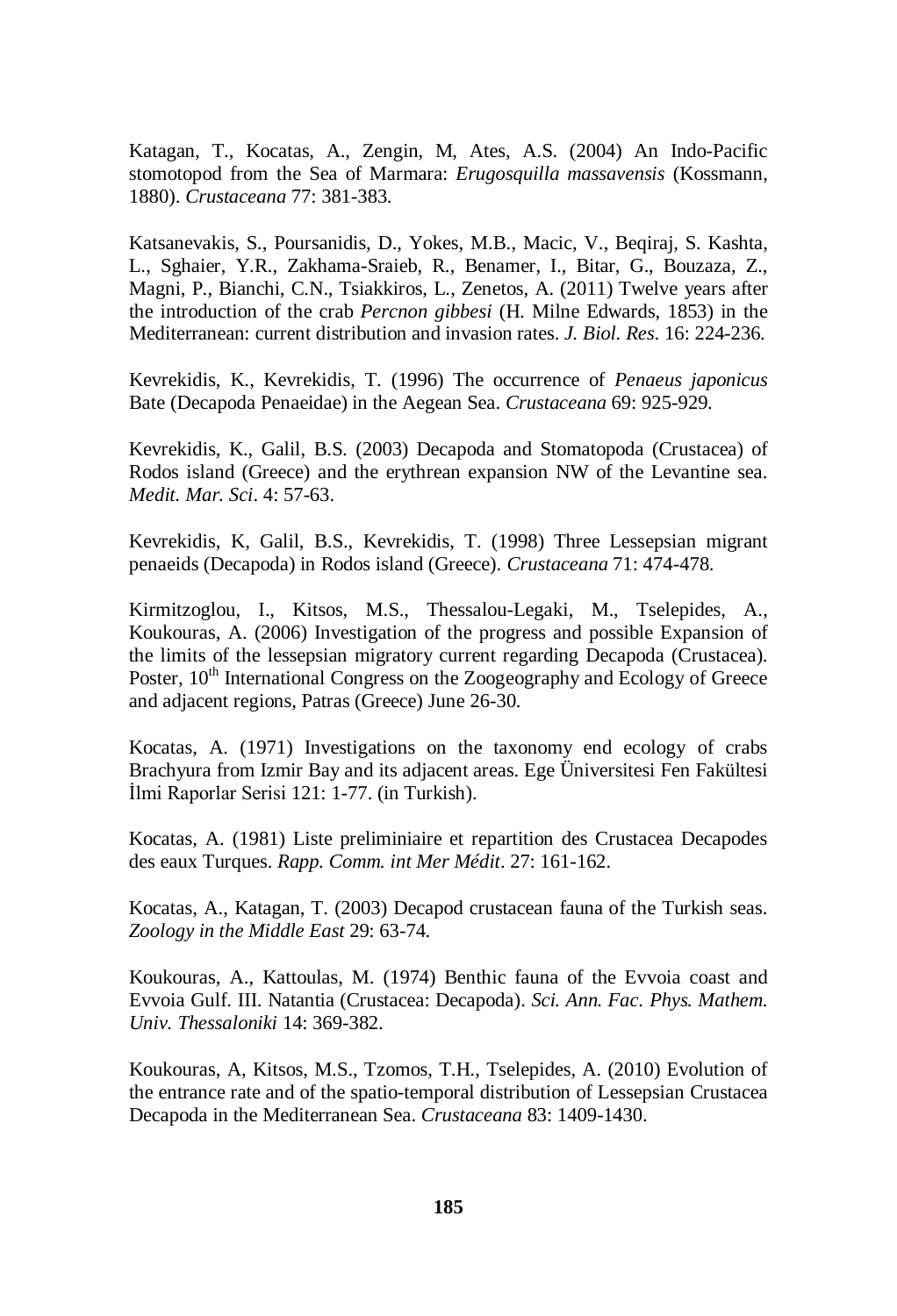Ozcan, T., Ates, A.S., Katagan, T. (2007) On the presence of the snapping shrimp, *Alpheus rapacida* (Decapoda: Caridea) on the Aegean Sea coast of Turkey. *Mar. Biod. Rec*. 1: 86.

Pancucci-Papadopoulou, M.A., Naletaki. M. (2007) A new alien species in the Mediterranean? On the presence of *Sirpus monodi* Gordon, 1953 (Brachyura, Pirimelidae) in Greece. *Medit. Mar. Sci*. 8: 91-96.

Pancucci-Papadopoulou, M.A., Corsini-Foka, M., Naletaki, M. (2010) *Macrophthalmus graeffei* A. Milne Edwards, 1873 (Crustacea: Brachyura: Macrophthalmidae): a new Indo-Pacific guest off Rhodes Island (SE Aegean Sea, Greece). *Medit. Mar. Sci.* 11: 195-200.

Pancucci-Papadopoulou, M.A., Kevrekidis, K., Corsini-Foka, M., Simboura, N. (2005a) Changes in species: invasion of exotic species. In: State of the Hellenic Marine Environment (eds., E. Papathanassiou, A. Zenetos)*,* Hellenic Centre for Marine Research, Athens, pp. 336-342.

Pancucci-Papadopoulou, M.A., Zenetos, A., Corsini-Foka, M., Politou, C.Y. (2005b) Update of marine aliens in Hellenic waters. *Medit. Mar. Sci*. 6: 147- 158.

Poulos, S.E., Drakopoulos, P.G., Collins, M.B. (1997) Seasonal variability in sea surface oceanographic conditions in the Aegean Sea (Eastern Mediterranean): an overview. *J. Mar. Syst.* 13: 225-244.

Serbetis, C. (1959) Un nouveau crustacé comestible en mer Egée *Callinectes sapidus* Rath. (Decapoda Brach.). *Proceeding and Technical Papers General Fisheries Council for the Mediterranean* 5: 505-507.

Simboura, N., Nicolaidou, A. (1993) The polychaete fauna of the northern coast of Rhodes and comparison with other areas. Proc. 4th Nat. Symp. Oceanogr. Fish., Rodos, 26-29 April, 210-213. pp. (in Greek).

Thessalou-Legaki, M., Zenetos, A., Kambouroglou, V., Corsini-Foca, M., Kouraklis, P., Dounas, C., Nicolaidou, A., (2006) The establishment of the invasive crab *Percnon gibbesi* (H. Milne Edwards, 1853) (Crustacea: Decapoda: Grapsidae) in Greek waters. *Aquatic Invasions* 1: 133-136.

Yokes, B., Galil, B.S. (2006a) New records of alien decapods (Crustacea) from the Mediterranean coast of Turkey, with a description of a new palaemonid species. *Zoosystema* 28: 747-755.